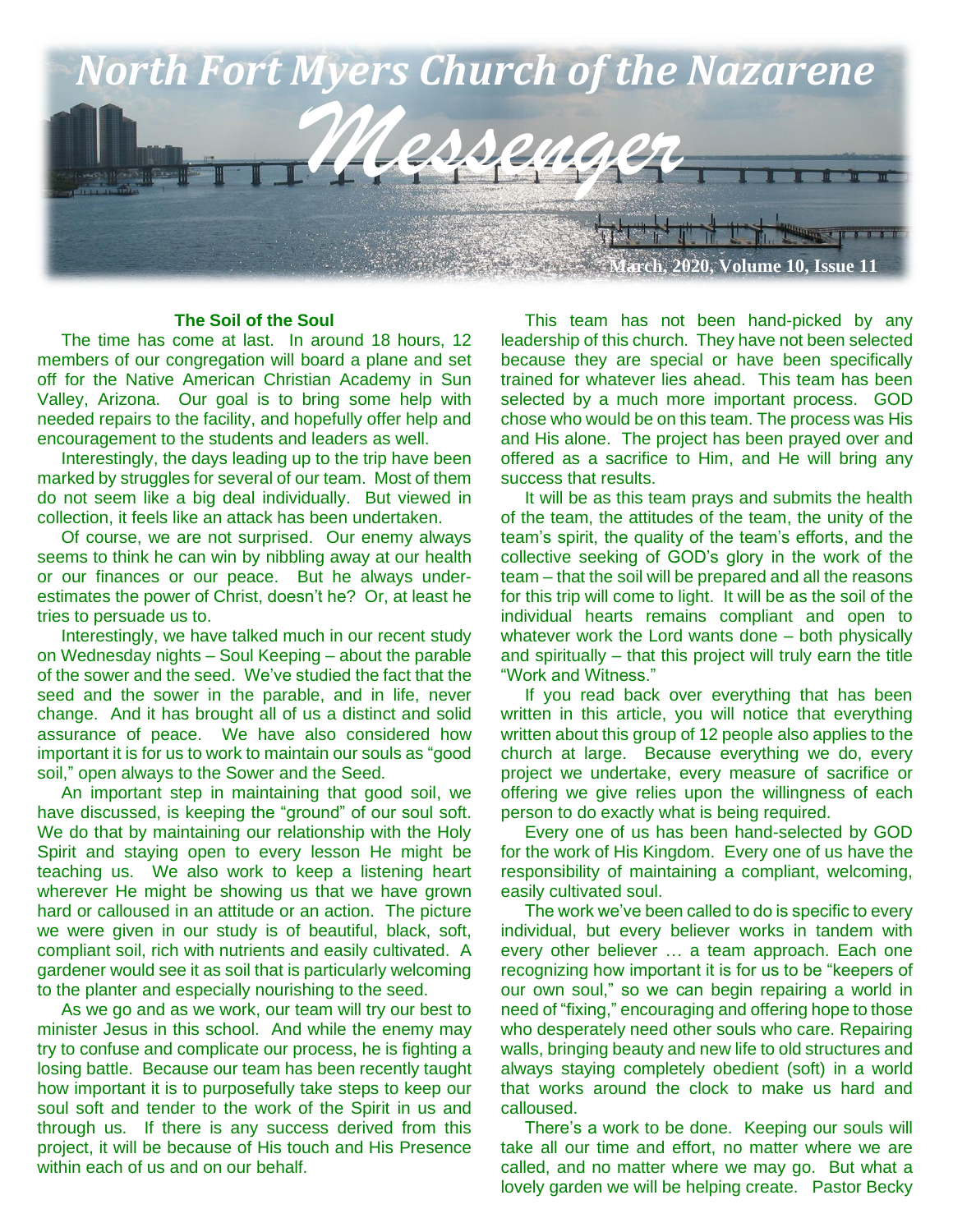## **Calendar**

**2/28-3/7 – Work & Witness trip 11 – Food Distribution 12 – Lifeline Family Benefit**

 **Dinner 12 – Board Meeting 14 – Billie Swamp Safari 15 – Jim Hutson in Concert 20-21 – District Ladies Retreat**

 **@ LPC3**



- **Birthdays & Anniversaries**
- **03 – Karen Haiflich 25 – Norma Gruber**
- **11 – Stacie Jo Fizer 28 – Gary Rice**
- **15 – Kitty Baxter (90th)**
- **17 – Brody Fizer Janice Kent**
- 
- **19 – Elmer Jones Lynn Kent 20 – Mary Kisner**
	- **Tom & Julia Moore (50th) Judy Rice**
- 
- **Lorraine Jungles 30 – Marilyn Colter Tim Dillehay**
	- -
- Phoebe Barr **Elis Lodge** Betty Coolie Ben Bergman Ida Chaplow Patrick Lindsey Janice O'Lynn Pastor Jim Spear Laurel Chapman Judi Predko's family Eileen Massett Mark & Lisa Koch Ernie Rybold Paul Jones Betty Predko Tom Blakeman Sheryl Colie & Family Dan & Orion Predko Dorothy Chapman Paul & Grace Boling Ardyth Eldridge Marlene Ryan Joseph Groves Lorraine Jungles<br>
Mark & Kim Barr Louis Perez Lisa Koch Dave Peck Mark & Kim Barr Louis Perez Lisa Koch Dave Peck Kenny & Gail Goodman Phyllis Obney Regina Williams Allice Daugherty Children & Teen Depts. Eileen Jennings Kitty Baxter Our District Family



## **Prayer Needs:**

A Youth Pastor Unsaved Loved Ones Franklin Graham Tour in Great Britain





**We need volunteers to help with the distribution of food on Wed., Mar. 11, from 4:00 to 6:00 PM, to help with a variety of tasks. Please spread the word to anyone you think could benefit from this special outreach and join us as we partner to help those in need. And once again, thank you for being the hands and feet of Jesus in North Fort Myers.**

> Saturday, March 8

Jim Hutson **in Concert Sunday, March 15, 10:45 A.M. Bring your friends, neighbors and family and prepare to be blessed!**

Results from our 2020 church elections: **Church Board: Missionary President:** Dan Bowker Sheryl Colie Arnold Burris Dave Fregeau **District Assembly Delegate:** Lucille Logan Arnold Burris Dave Parker **NMI Convention Delegate:**

Linda Romano Lucille Logan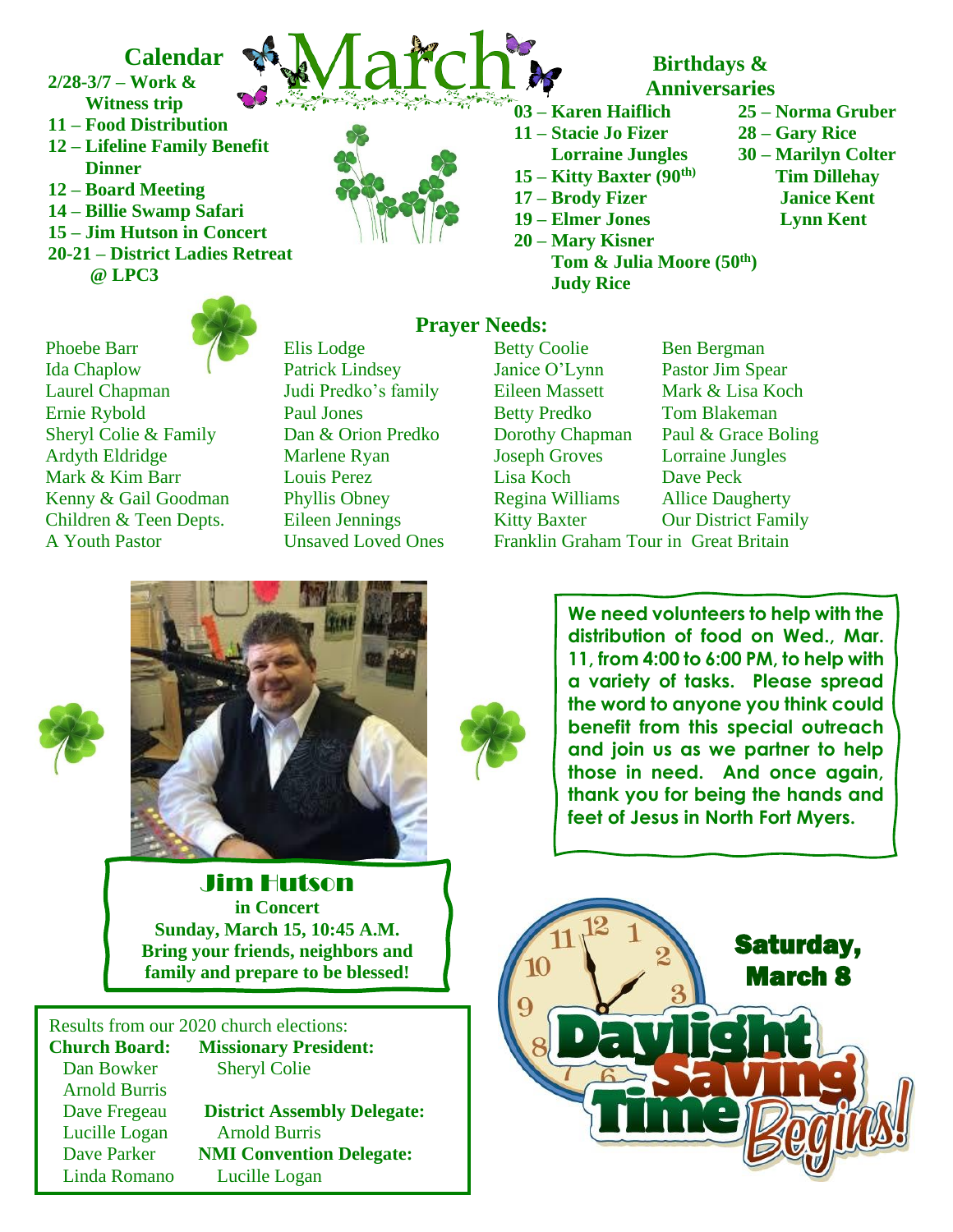

**SWA** 

# **All Church Outing Saturday, March 14 Cost \$15, plus lunch (There is a restaurant on site, but you can bring a picnic.) More details to follow. Sign up in the foyer.**



**Southern Florida District** Ladies Retreat

"Known, Understanding our Identity in Christ" *Friday & Saturday, March 20-21 at Lake Placid Camp and Conference Center Check-in: 4-4:55 P.M. - Dinner on Friday: 5:00 P.M.*

Michelle Butler will be our guest speaker. Michelle is the creative worship arts/communication pastor at Pompano Beach, and is a proud mom of a son in the Navy, a son at FSU, and a daughter at Trevecca. Alicia Esque will be leading us in praise and worship during the weekend. She is the Assistant Worship Leader at Palm City New Hope. There will be 3 powerful worship/teaching sessions and focus group time to encourage us in our spiritual growth.



This retreat will have something for everyone – fun, bonfire, rest/relax time, laughter, friendship building. Feel free to bring games to play with your friends during the free time. BUNK \$49 (until February 29). BUNK \$60 (March 1-13), MOTEL \$59 (until February 29), MOTEL \$70 (March 1-13), Register NOW! The deadline to register is March 13, 2020.